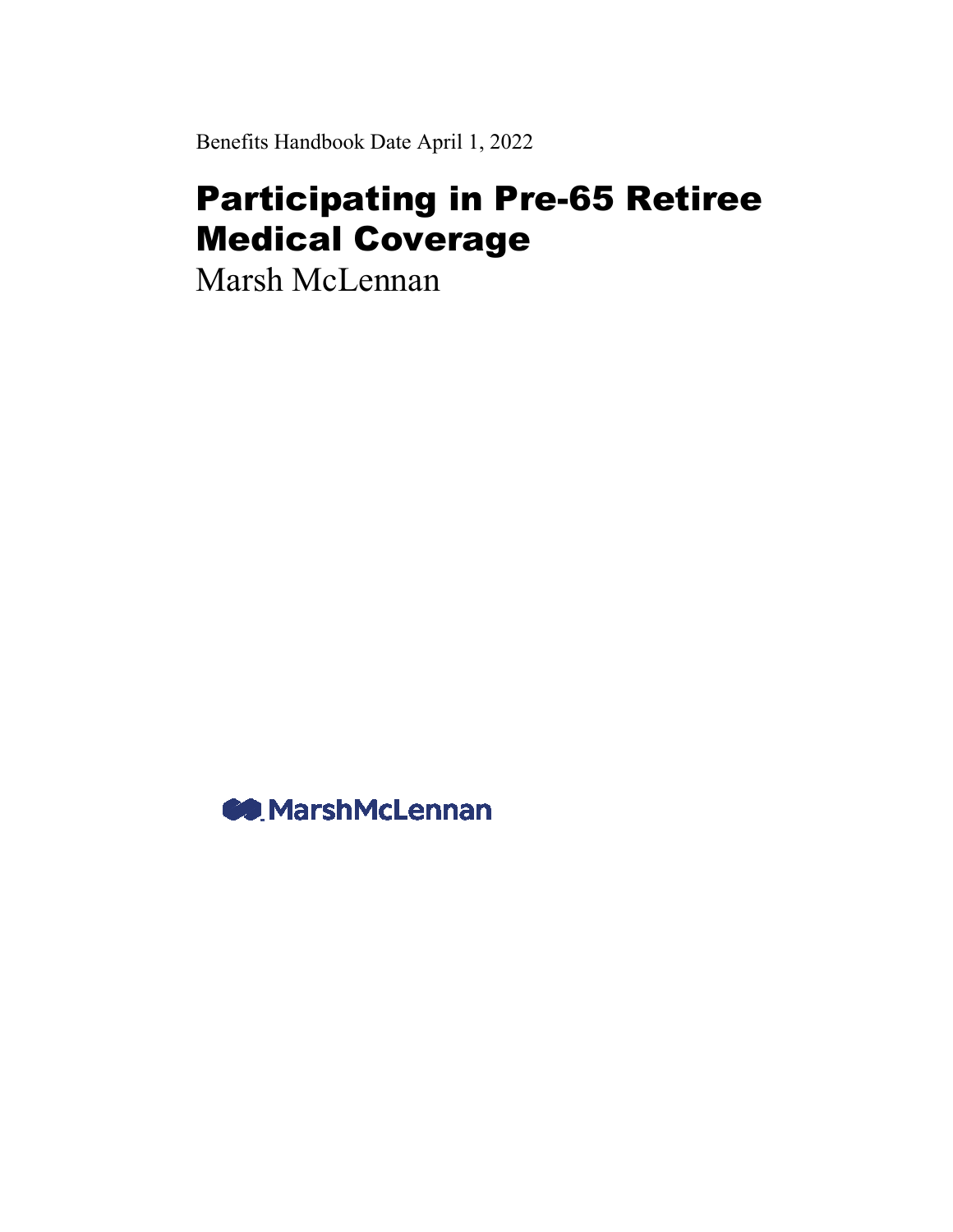# Participating in Pre-65 Retiree Medical Coverage

*This section explains the eligibility requirements for retiree medical coverage for retirees who are not eligible for Medicare (generally those who are under age 65).* 

*If you are eligible for this retiree medical coverage, the medical options available are the same available to active employees in your area. For details on those plans, see the Medical Coverage Options section.* 

*References in this section to Marsh & McLennan Companies mean Marsh McLennan.* 

#### Participation Information for Employees

The eligibility and participation information for the medical plans designed for active employees is generally contained in the section that describes the applicable plan. See the *Participating in Healthcare Benefits* section.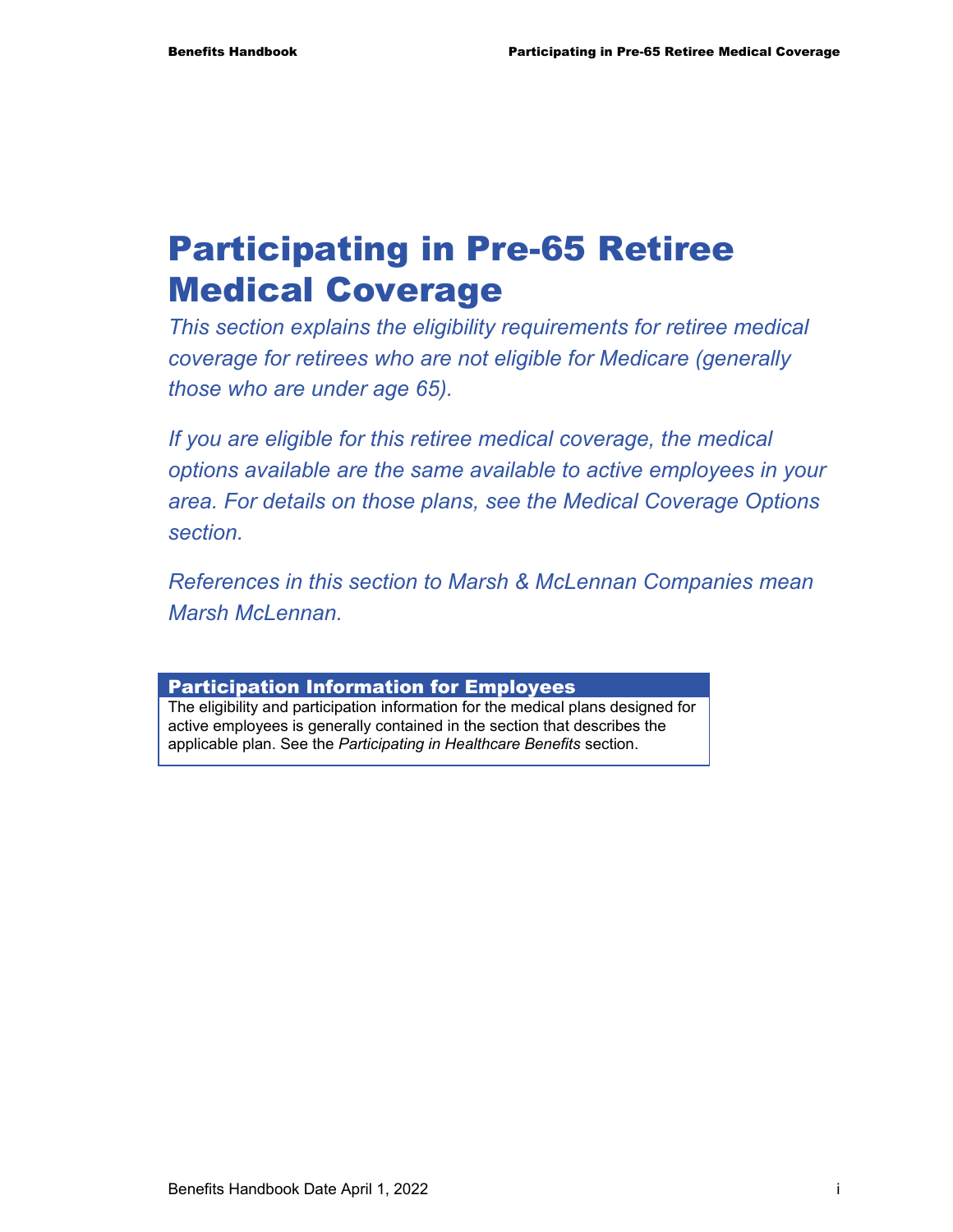# **Contents**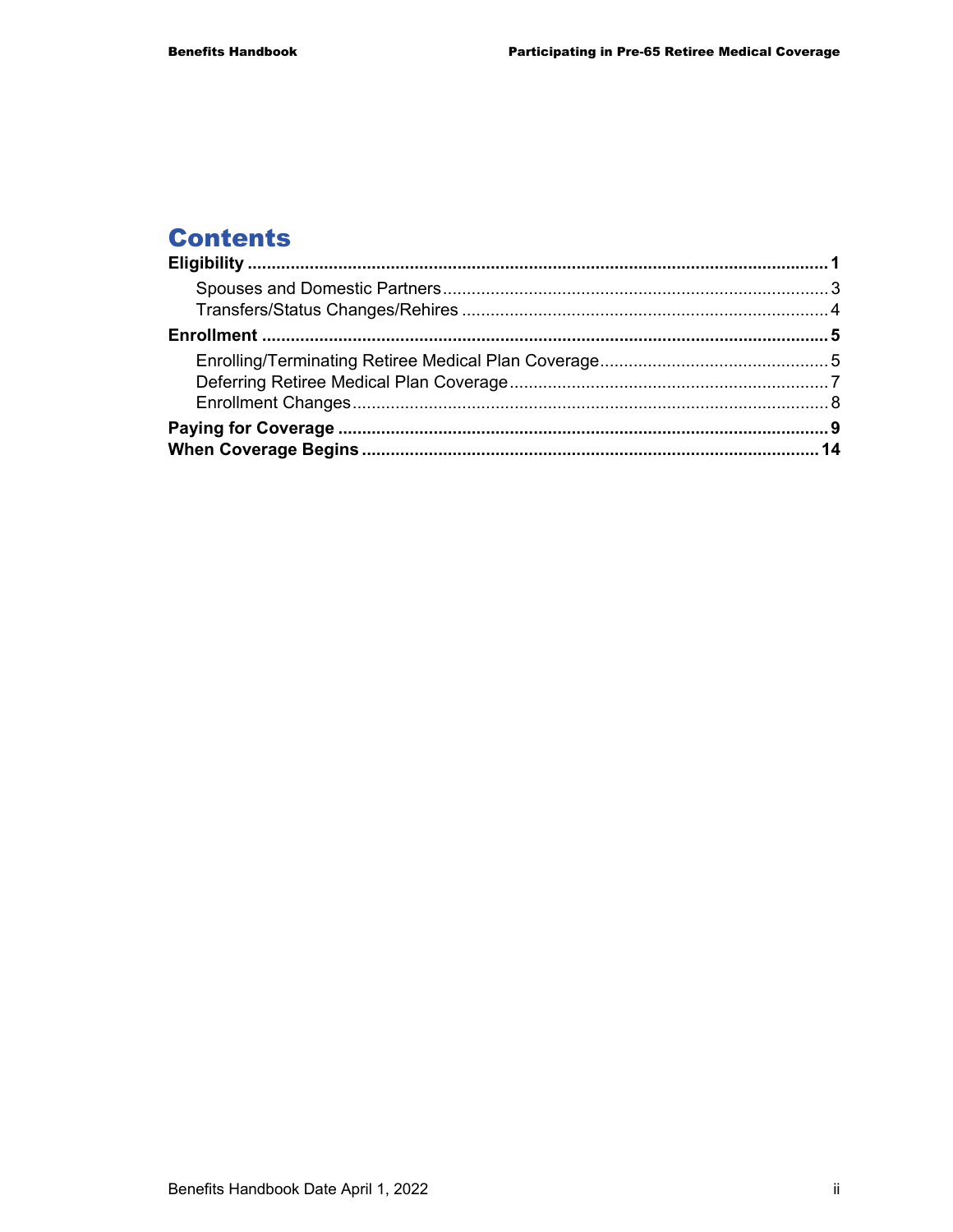# **Eligibility**

You are eligible to participate if you:

- are a US regular employee of Marsh & McLennan Companies or any subsidiary or affiliate of Marsh & McLennan Companies, (other than (i) Marsh & McLennan Agency, LLC and any of its subsidiaries and generally, (ii) Mercer Services (which consists of Mercer HR Services LLC, Mercer Trust Company, and Mercer Health and Benefits Administration LLC, and was formerly known as Mercer Outsourcing or Mercer Human Resources Services) who terminates employment at age 55 or older with at least five years of vesting service, and
- **are a current retiree under age 65, or**
- are the non-Medicare eligible dependent of a Medicare eligible retiree.

Individuals who are classified on payroll as temporary employees or who are compensated as independent contractors are not eligible to participate.

When you or a covered family member reach age 65 or are covered by Medicare, those Medicare eligible family members are no longer eligible for coverage under the pre-65 retiree medical plans.

**Note:** Although you may be eligible to participate in retiree medical coverage, the opportunity to defer your retiree medical coverage election only applies to employees that terminate employment on or after April 1, 2010. As an example, if you are under age 65 and terminated employment prior to April 1, 2010, the rules regarding the deferral of your retiree medical coverage election do not apply to you.

#### As a retiree, can I cover my domestic partner under this Plan?

Yes. Domestic partners, and the children of domestic partners, are eligible for retiree medical coverage. Although the Company is not legally required to offer COBRA for domestic partners, the Plan will offer retiree medical coverage to domestic partners and their child(ren).

# *How does Medicare eligibility affect my benefits under the Pre-65 retiree medical coverage?*

Your eligibility for coverage under the pre-65 retiree plans ends once you are Medicare eligible. If your spouse/domestic partner or dependent children are under 65, they will continue to receive benefits under the pre-65 medical benefit.

Eligibility for your spouse/domestic partner's coverage under the pre-65 medical coverage ends once he or she is Medicare eligible.

Once you or your spouse/domestic partner is deemed to be Medicare eligible, the Medicare-eligible family member(s) are no longer eligible for pre-65 Retiree Medical Coverage, regardless of whether the Medicare-eligible family members(s) enroll/enrolled in Medicare.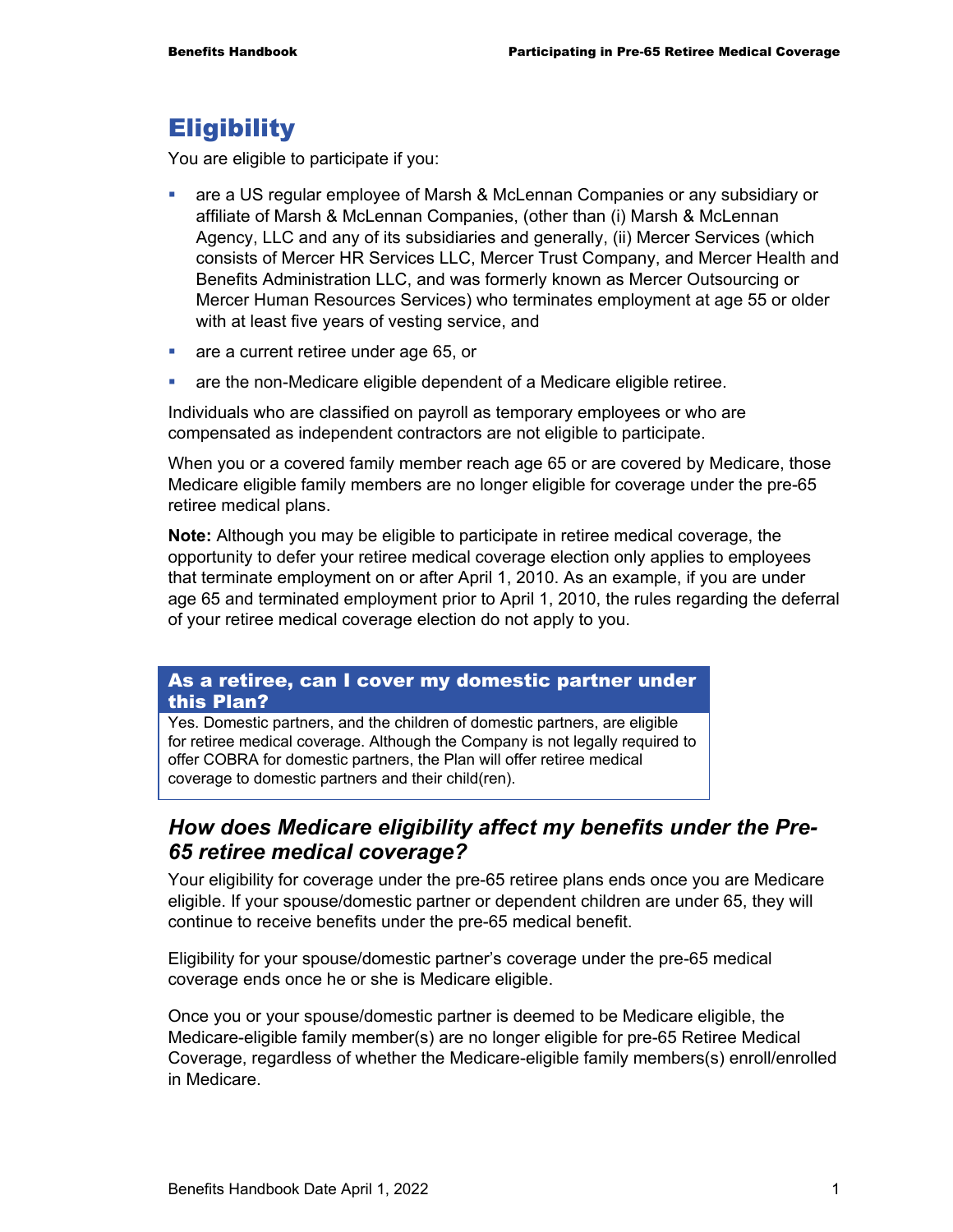#### *Can I cover my dependent child?*

You can cover:

- **vour biological child**
- a child for whom you or your spouse are the legally appointed guardian with full financial responsibility
- the child of a domestic partner
- vour stepchild
- your legally adopted child or a child placed with you for adoption.

**Note:** Any child that meets one of these eligibility requirements and who is incapable of self support by reason of a total physical or mental disability as determined by the Claims Administrator, may be covered beyond the end of the calendar year in which the child attains age 26.

Dependent children are eligible for healthcare coverage until the end of the calendar year in which they attain age 26. This eligibility provision applies even if your child is married, has access to coverage through his or her employer, doesn't attend school fulltime or live with you, and is not your tax dependent.

**Note:** While married children are eligible for healthcare coverage under your plan until the end of the calendar year in which they attain age 26, this provision does not apply to your child's spouse and/or child(ren), unless you or your spouse is the child's legally appointed guardian with full financial responsibility.

To cover a dependent child, you will be required to certify in the Mercer Marketplace Benefits Enrollment Benefits Enrollment Website that your dependent child meets the eligibility criteria as defined above.

The Company has the right to require documentation to verify the relationship (such as a copy of the court order appointing legal guardianship). Company medical coverage does not cover foster children or other children living with you, including your grandchildren, unless you are their legal guardian with full financial responsibility—that is, you or your spouse claims them as a dependent on your annual tax return

#### *What happens to my active employee medical coverage upon termination of employment if I am eligible to participate in retiree medical coverage?*

If you (and your eligible family members) are enrolled in active employee medical coverage, active employee medical coverage for you and your eligible family members ends on the last day of the month in which you terminate employment. If you are eligible to participate in retiree medical coverage, you will be given an opportunity to enroll immediately following your termination of employment or defer your Marsh McLennan retiree medical coverage enrollment to some time in the future. If you defer, no immediate action is required at termination unless you wish to elect COBRA.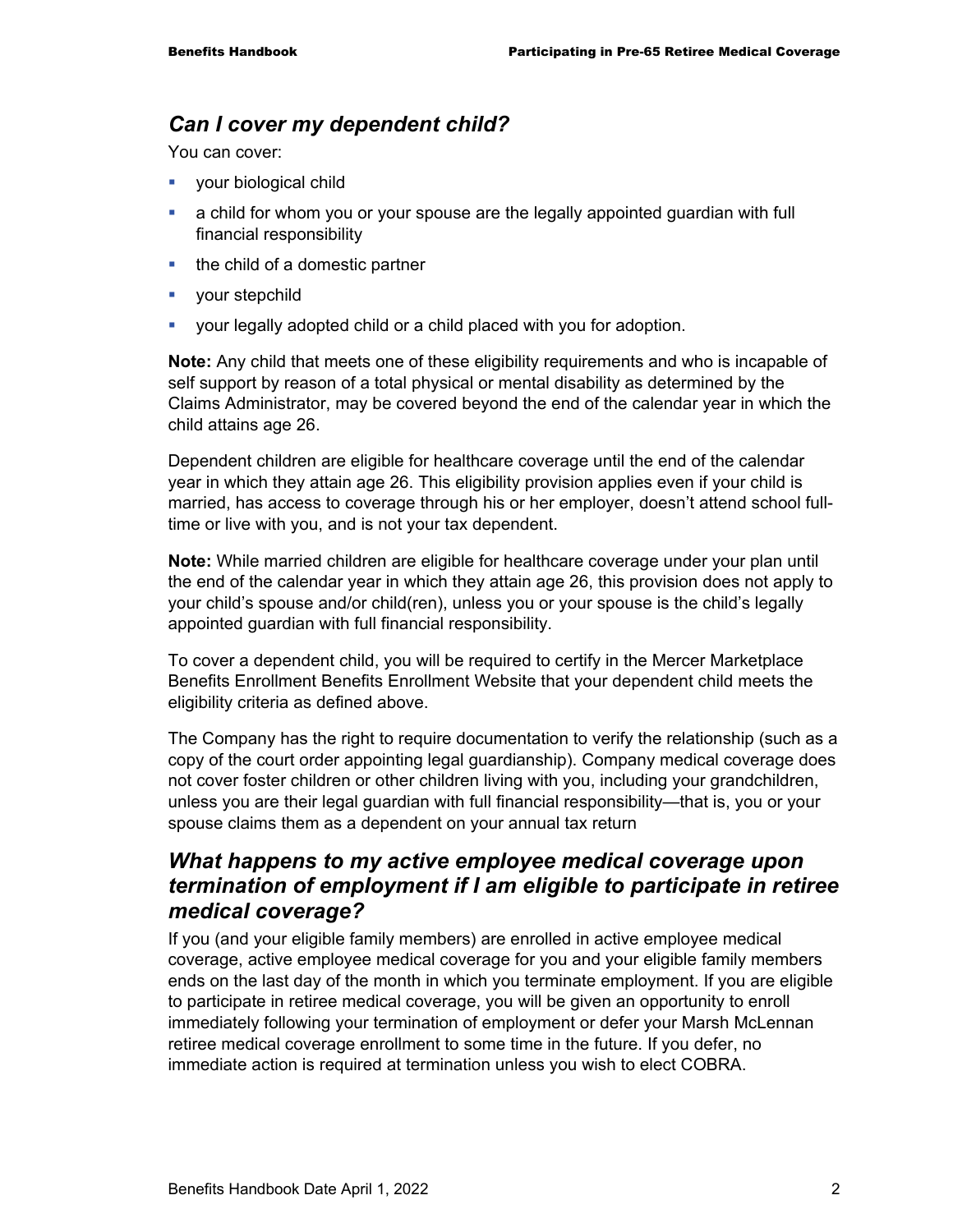#### *What happens to my active employee medical coverage upon termination of employment if I am not eligible to participate in retiree medical coverage?*

If you (and your eligible family members) are enrolled in active employee medical coverage but you are not eligible to participate in retiree medical coverage, coverage for you and your eligible family members ends on your last day of employment.

COBRA medical coverage will automatically be offered to you. You will have 60 days from the date of the COBRA notice to elect COBRA continuation. Your COBRA premium will be due 45 days from your election date. The COBRA medical coverage effective date will be the day following your last day of employment.

# *Does eligibility to participate in retiree medical coverage impact any benefits other than active employee medical coverage?*

Yes, if you are eligible to participate in retiree medical coverage, your active employee medical, dental, vision care plan, and/or EAP coverage, whichever plans you are enrolled in, will be continued through the end of the month in which you terminate.

#### *If I am not enrolled in active employee medical coverage at the time of my termination, am I eligible to participate in retiree medical coverage?*

Yes, if you meet the retiree eligibility requirements you are eligible to participate in retiree medical coverage. You will be given an opportunity to immediately elect or defer retiree medical coverage following your termination of employment.

Since you were not enrolled in Marsh McLennan's active medical coverage, you will not have the option to elect COBRA medical coverage.

# *Should I elect to participate in retiree medical coverage immediately following my termination date?*

This is an individual decision that you must make based on your personal facts and circumstances. Note though, if you defer your retiree medical coverage enrollment election beyond 60 days of your termination, additional rules and documentation requirements apply.

# Spouses and Domestic Partners

To cover a spouse or domestic partner, you will be required to certify in the Mercer Marketplace Benefits Enrollment Website that your spouse or domestic partner meets the eligibility criteria as defined below.

# *Spouse / Domestic Partner*

 You have already received a marriage license from a US state or local authority, or registered your domestic partnership with a US state or local authority.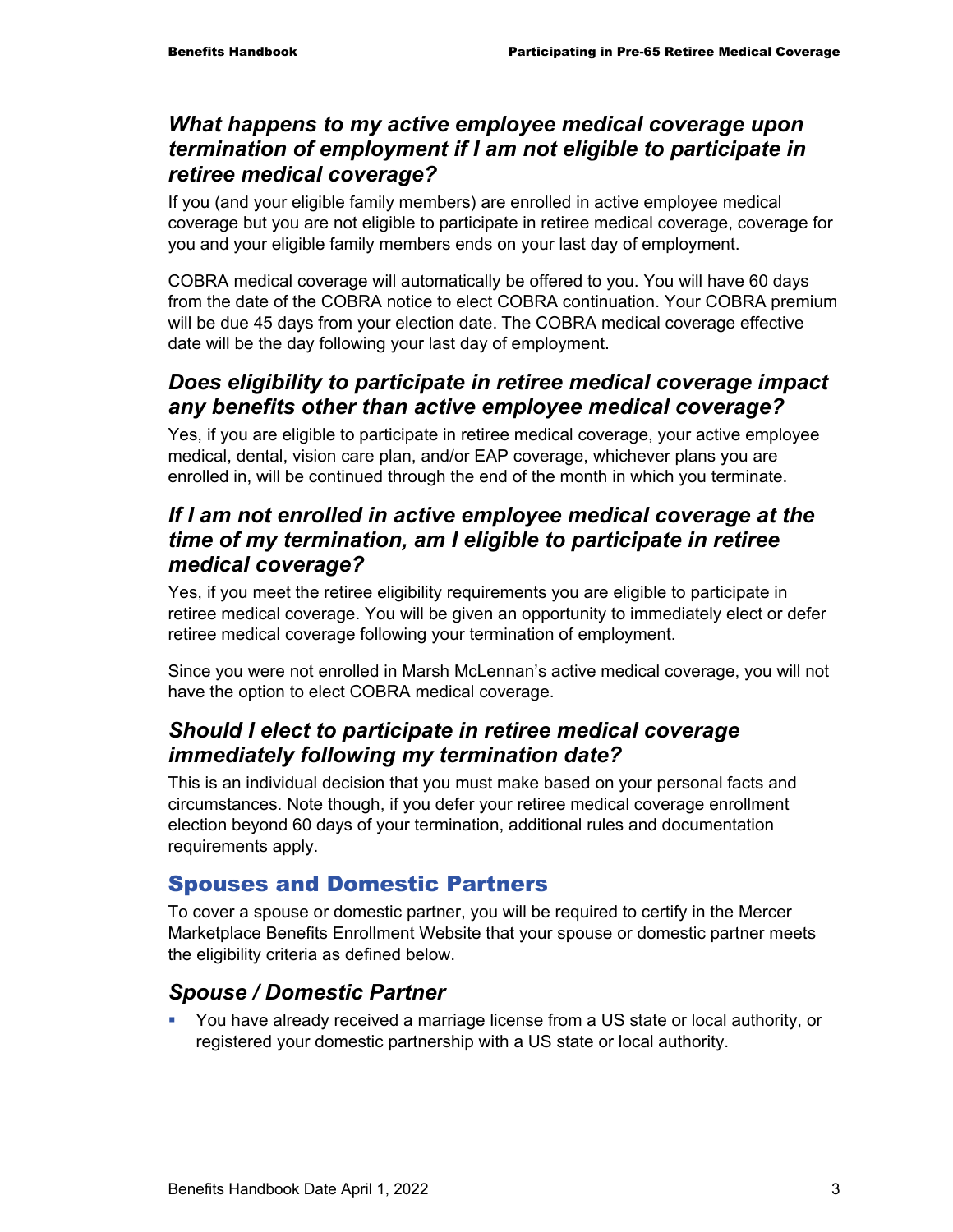#### *Spouse Only*

 Although not registered with a US state or local authority, your relationship constitutes a marriage under US state or local law (e.g. common law marriage or a marriage outside the US that is honored under US state or local law).

#### *Domestic Partner Only*

- Although not registered with a US state or local authority, your relationship constitutes an eligible domestic partnership. To establish that your relationship constitutes an eligible domestic partnership you and your domestic partner must:
	- − be at least 18 years old
	- − not be legally married, under federal law, to each other or anyone else or part of another domestic partnership during the previous 12 months
	- − currently be in an exclusive, committed relationship with each other that has existed for at least 12 months and is intended to be permanent
	- − currently reside together, and have resided together for at least the previous 12 months, and intend to do so permanently
	- − have agreed to share responsibility for each other's common welfare and basic financial obligations
	- − not be related by blood to a degree of closeness that would prohibit marriage under applicable state law.

Marsh McLennan reserves the right to require documentary proof of your domestic partnership at any time, for the purpose of determining benefits eligibility. If requested, you must provide documents verifying either the registration of your domestic partnership with a state or local authority or your cohabitation and/or mutual commitment.

# Transfers/Status Changes/Rehires

# *Will I retain my eligibility for retiree medical coverage if I transfer from a participating to a non-participating company?*

Yes, if you met the retiree eligibility requirements prior to your transfer to the nonparticipating company, you will retain the opportunity to immediately elect or defer retiree medical coverage participation when you subsequently terminate from employment.

# *Will I retain my eligibility for retiree medical coverage if my status changes from a regular to a temporary employee within a participating company?*

Yes, if you met the retiree eligibility requirements prior to your change in status within a participating company, you will retain the opportunity to immediately elect or defer retiree medical coverage participation when you subsequently terminate from employment.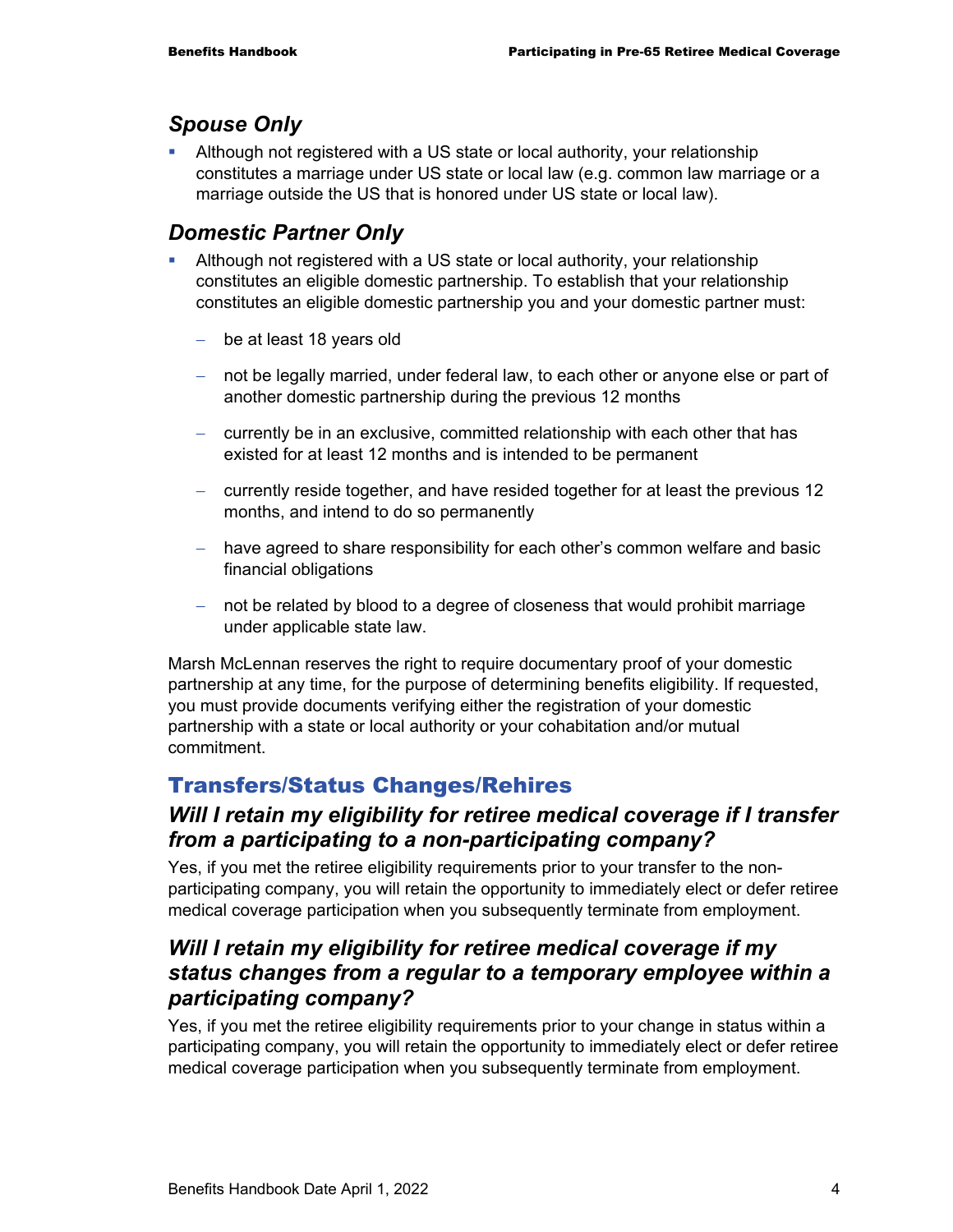# *Am I eligible for retiree medical coverage if I am rehired by a participating company after I terminate from a non-participating company?*

Yes, if you met the retirement eligibility requirements at a participating company, you will be given the opportunity to immediately elect or defer participation in retiree medical coverage upon subsequent termination from employment.

# *If I terminate after transferring from a participating company to a non-participating company, will I be eligible to participate in retiree medical coverage?*

Yes, if you met the retiree eligibility requirements prior to your transfer to the nonparticipating company, you will be eligible to elect to participate in retiree medical coverage. Eligibility provides you with an opportunity to immediately elect or defer retiree medical coverage following termination.

# *If I am rehired by a non-participating company after I terminate from a participating company, am I eligible for retiree medical coverage?*

Yes, if you met the retirement eligibility requirements when you terminated from the participating company, you are eligible for the opportunity to immediately elect or defer participation in retiree medical coverage.

# Enrollment

# Enrolling/Terminating Retiree Medical Plan Coverage *What are the available Retiree Medical Plan options?*

If eligible, you can elect retiree medical coverage. If you elect this coverage, retiree medical coverage is considered an alternative to continuing Marsh McLennan's medical coverage through COBRA.

You can elect any of the medical plan options that are available to active employees in the state in which you reside regardless of whether you were enrolled in active employee medical coverage. When you or a covered family member reach age 65 or are covered by Medicare, those Medicare eligible family members are no longer eligible for coverage under the pre-65 retiree medical plans.

# *How do I enroll in retiree medical coverage?*

In order to initiate your retiree medical coverage election, you must call HR Services at least 30 days prior to your Retiree Medical Coverage Participation Date. Contact HR Services at +1 866 374 2662, any business day, from 8:00 a.m. to 8:00 p.m. Eastern time, to make your election. The requirement to contact HR Services at least 30 days prior to your Retiree Medical Coverage Participation Date will be waived if you elect to participate in retiree medical coverage within 60 days following your termination from Marsh McLennan.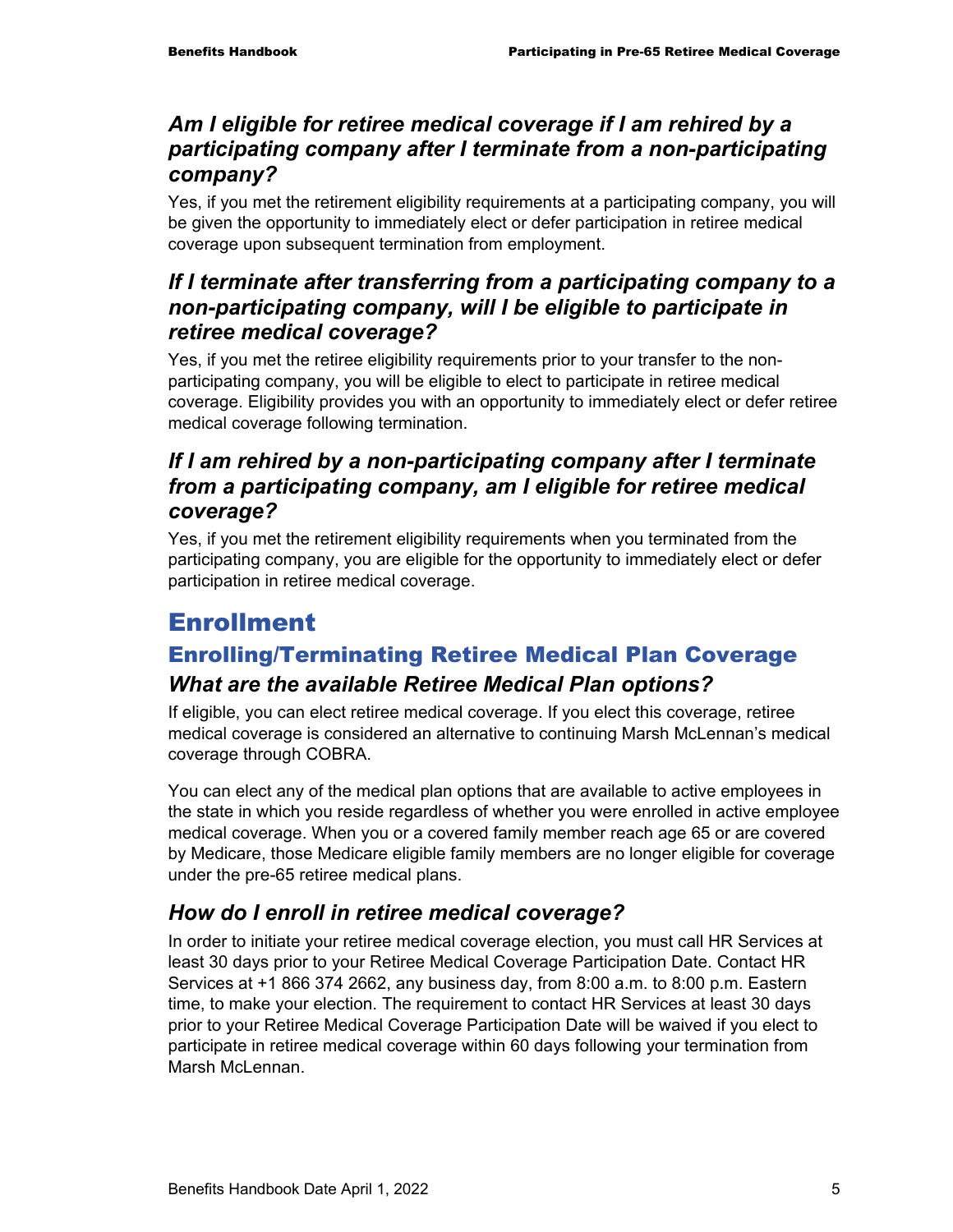If you are eligible to participate in retiree medical coverage and you elect to participate, your Retiree Medical Coverage Participation Date will be reflected as the 1st of the month following your termination date, or if you defer your election and elect coverage at a later date, the  $1<sup>st</sup>$  of any month when you later elect to participate, but no later than the 1<sup>st</sup> of any month prior to the month you attain age 65 (retiree medical coverage participation dates always are on the 1<sup>st</sup> of a month).

If you defer your retiree medical coverage participation election date beyond 60 days of your termination date, you can elect to participate at a later date (no later than the  $1<sup>st</sup>$  of any month prior to the month you attain age 65).

Your retiree medical coverage will take effect the 1<sup>st</sup> of the month following the earlier of your Retiree Medical Coverage Participation Date or the 1<sup>st</sup> of any month prior to the month you attain age 65. If you do not contact HR Services at least 30 days prior to your participation date, your coverage will begin the 1<sup>st</sup> of the next month following notification. If you notify HR Services beyond the attainment of age 65, you will be denied retiree medical coverage. The Company does not offer retiree healthcare coverage for Medicare-eligible former employees.

**Note:** If you elect COBRA for you and/or your covered spouse upon termination, when COBRA has been exhausted, you can enroll yourself and/or your spouse in any applicable Company retiree medical plan option within 30 days of the event (i.e. when COBRA has been exhausted). Termination of COBRA is considered a HIPAA qualifying event.

In order to initiate your retiree medical coverage election once your COBRA coverage has been exhausted, you must call HR Services within 30 days of the date in which your COBRA has been exhausted. Your retiree medical coverage will take effect the first of the month following the last day of your COBRA coverage.

#### *When should I contact HR Services to elect my retiree medical coverage?*

To elect retiree medical coverage, you must contact HR Services at +1 866 374 2662, any business day, from 8:00 a.m. to 8:00 p.m. Eastern time, at least 30 days prior to your Retiree Medical Coverage Participation Date. The requirement to contact HR Services at least 30 days prior to your Retiree Medical Coverage Participation Date will be waived if you elect to participate in retiree medical coverage within 60 days of your termination from Marsh McLennan.

For example:

- If you terminate on June  $30<sup>th</sup>$ , you can contact HR Services on August 15<sup>th</sup> to elect Retiree Medical Coverage effective July 1<sup>st</sup>. This election is valid since it is within 60 days of the loss of your active medical coverage.
- If you terminate on June  $30<sup>th</sup>$ , you cannot contact HR Services on September 15<sup>th</sup> to elect Retiree Medical Coverage effective July 1<sup>st</sup>. This election is beyond the 60 days.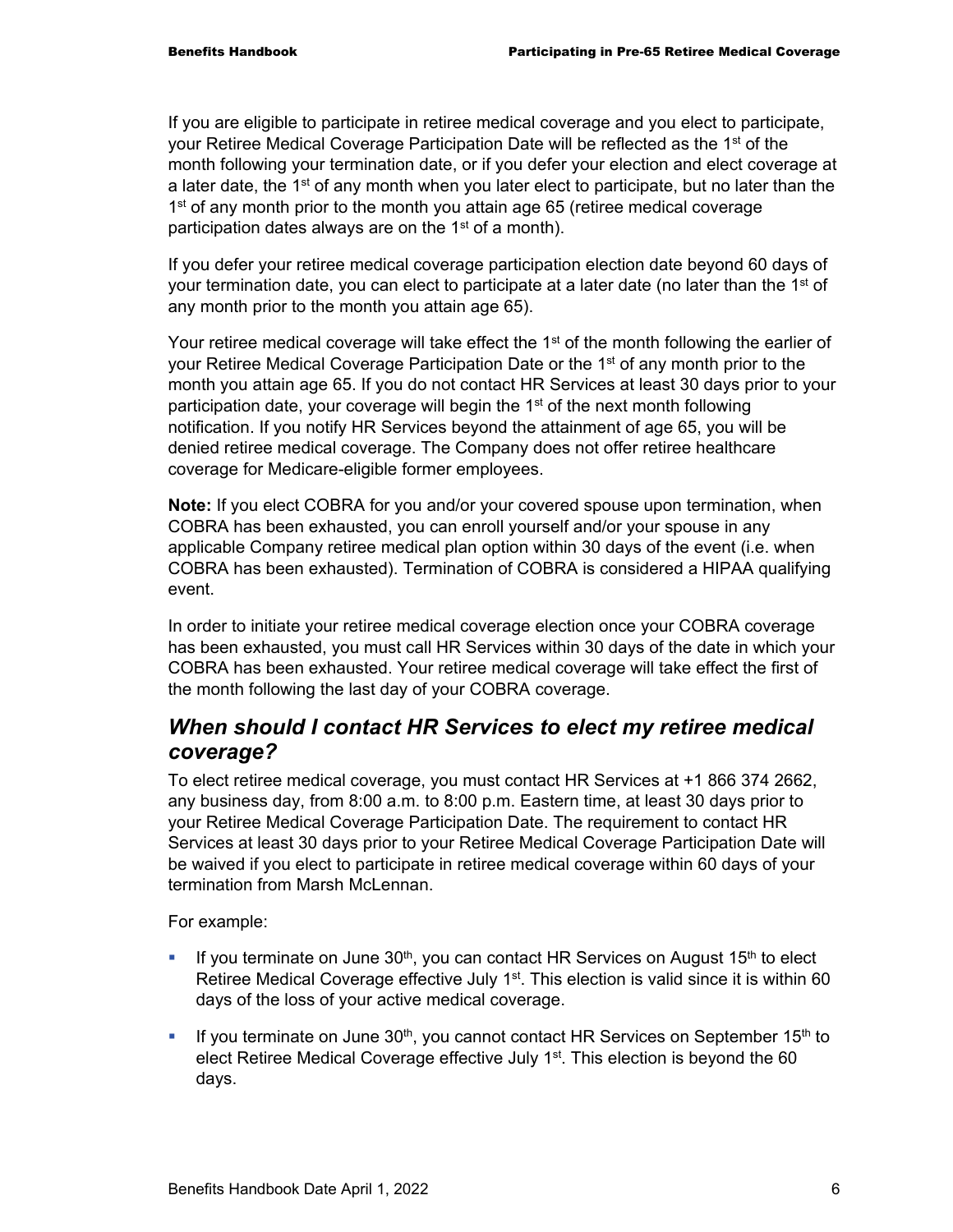**Note:** If you elect COBRA for you and/or your covered spouse upon termination, when COBRA has been exhausted, you can enroll yourself and/or your spouse in any applicable Company retiree medical plan option within 30 days of the event (i.e. when COBRA has been exhausted). Termination of COBRA is considered a HIPAA qualifying event.

In order to initiate your retiree medical coverage election once your COBRA coverage has been exhausted, you must call HR Services within 30 days of the date in which your COBRA has been exhausted. Your retiree medical coverage will take effect the first of the month following the last day of your COBRA coverage.

# *Can I terminate my retiree medical coverage?*

Yes, you can terminate your retiree medical coverage at any time by sending a letter requesting the discontinuance of your retiree medical coverage to:

HR Services P.O. Box 622 Des Moines, IA 50306-0622

You must submit your termination of coverage request 30 days prior to your coverage end date (always the last day of a month). Retiree medical coverage cannot be terminated on a retroactive basis, nor can paid premiums be refunded. Also remember, terminated retiree medical coverage cannot be reinstated. You have a one-time opportunity to elect retiree medical coverage.

# *Can I elect COBRA coverage if I terminate my Retiree Medical Plan coverage?*

No. Your request to discontinue your Retiree Medical Plan coverage is not considered a qualifying event. COBRA coverage is not an available option following your termination of Retiree Medical Plan coverage.

# Deferring Retiree Medical Plan Coverage

# *If I defer my retiree medical coverage election, will I remain eligible for the present medical plan design and coverage?*

No, if you defer your retiree medical coverage election, you will be eligible for the benefit plans and options available at the time of your election to participate.

# *If I defer my retiree medical coverage participation election beyond 60 days of my termination date, will I retain the employer subsidy enhanced severance benefit under the severance plan?*

No, if you are eligible for Enhanced Severance Benefits under the Company Severance Pay Plan and choose to defer your retiree medical coverage beyond 60-days of your termination date, you will forfeit the Company contribution towards the premium cost of retiree medical coverage.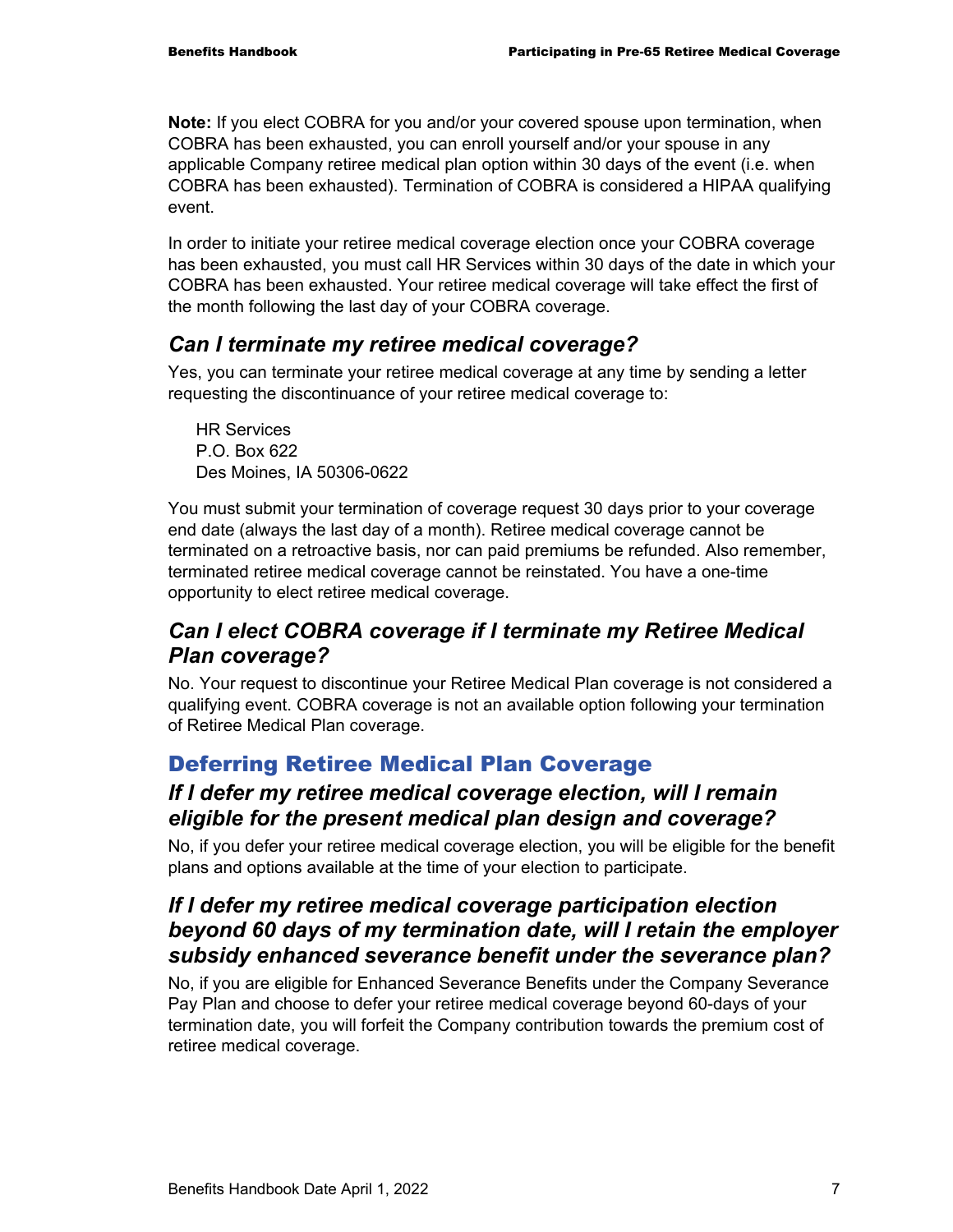#### *Can Marsh McLennan change the medical post-termination eligibility rules?*

Yes, Marsh McLennan reserves the right to make changes to plan design including eligibility rules, etc.

# *How do I defer my retiree medical coverage participation election?*

No action is required to defer your retiree medical coverage participation election. Once you decide to initiate your retiree medical coverage participation election, contact HR Services at +1 866 374 2662, any business day, from 8:00 a.m. to 8:00 p.m. Eastern time, to make your election.

# *If I defer retiree medical coverage, will I automatically receive a COBRA package?*

Yes, upon termination, Trion will automatically mail a package, including a COBRA election form and an explanation of your COBRA rights to your home address on file. If you wish to elect COBRA coverage, complete your election form and return it to Trion within your 60-day COBRA election period.

# Enrollment Changes

# *During Annual Enrollment, can I change my Retiree Medical Plan coverage?*

Yes. During Annual Enrollment you can make the following Retiree Medical Plan changes:

- **End coverage for a dependent, or**
- **End coverage for yourself and your covered dependents.**

# *Can I re-enroll after terminating my Retiree Medical Plan coverage during Annual Enrollment?*

No. If you terminate your Retiree Medical Plan coverage, you will not be able to re-enroll at a later date.

# *Can I drop my spouse/domestic partner from the Company retiree medical plan and at a later date request my spouse's/domestic partner's reinstatement?*

If your spouse/domestic partner starts a job and obtains coverage through their employer, you can drop your spouse from the Company retiree medical plan. Subsequently, if your spouse/domestic partner loses coverage due to their termination of employment, you can add your spouse/domestic partner to your Company retiree medical plan coverage.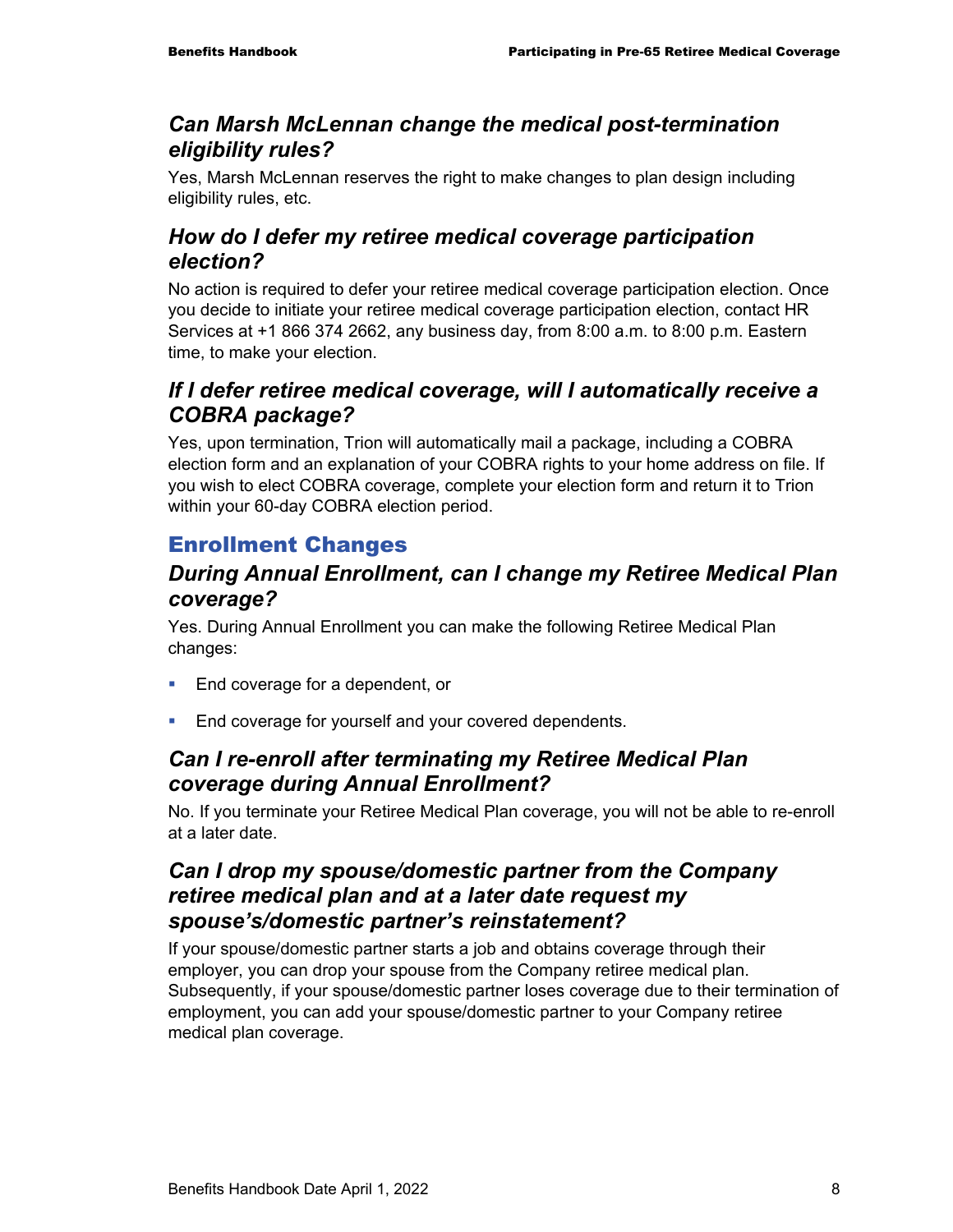# *Can I add my spouse/domestic partner to the Company retiree medical plan if my spouse/domestic partner loses coverage?*

If your spouse/domestic partner loses coverage due to their termination of employment, you can add your spouse/domestic partner to your Company retiree medical plan coverage.

# *Can I enroll my spouse in a Marsh McLennan retiree medical plan coverage option upon termination of COBRA coverage?*

Yes, when COBRA has been exhausted, you can enroll your spouse in any applicable Marsh McLennan retiree medical plan option within 30 days of the event. Termination of COBRA is considered a HIPAA qualifying event.

# *Can I make a change to my Retiree Medical Plan coverage during the year?*

Yes. You may add a dependent or end coverage for a dependent during the year if you have a qualifying family status change, such as marriage or death. The change must be consistent with the event.

#### *How do I make a change to my Retiree Medical Plan coverage during the year?*

To make a change during the year, contact HR Services at +1 866 374 2662, any business day, from 8:00 a.m. to 8:00 p.m. Eastern Time within 30 days of the status change. Alternatively, you can send a written request to HR Services at the address below within 30 days of the status change.

HR Services P.O. Box 622 Des Moines, IA 50306-0622

# Paying for Coverage

# *Who pays for retiree medical coverage?*

The Company and eligible retirees share the cost of retiree medical coverage, based on retirees' years of service. The Company determines the cost to be borne by the retiree, and the Company pays the remainder of the cost. Retirees with less than 10 years of vesting service pay the full cost of retiree medical coverage.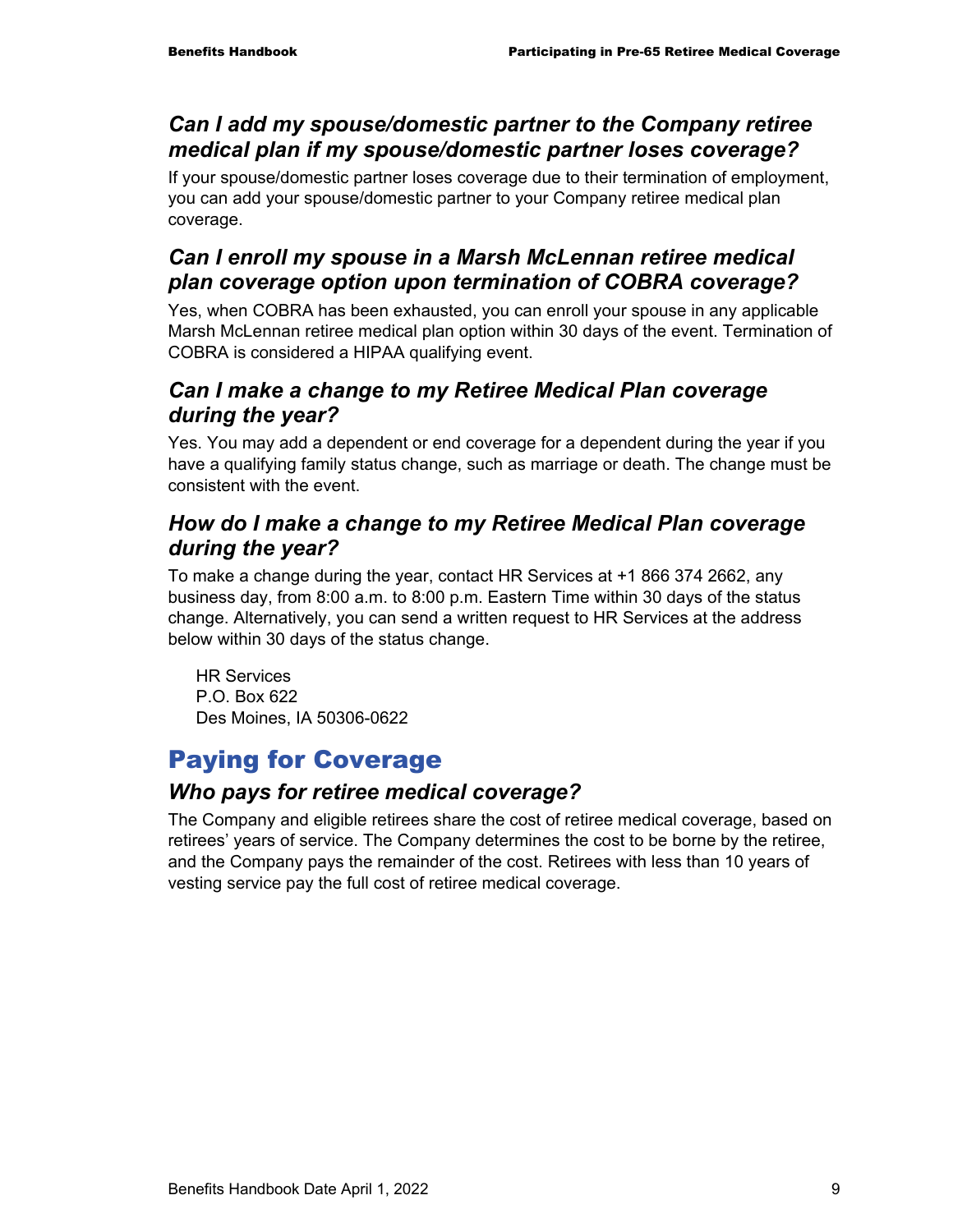#### *Am I eligible for Company-subsidized retiree medical coverage?*

You are eligible for Company-subsidized retiree medical coverage (the annual increase in Company contributions for retiree medical coverage will not exceed 5%) if you:

- Are participating in the Retiree Medical Plan as of January 1, 2006;
- Are actively employed by Marsh & McLennan Companies or one of its participating subsidiaries as of December 31, 2005 and had, as of that date, either attained age 45 or completed at least 15 years of vesting service; or
- Certain other employees who, in conjunction with a business reorganization in which the employees would no longer be working for an employer participating in the Retiree Medical Plan, retained eligibility for the Retiree Medical Plan provided that they remain employed within Marsh & McLennan Companies controlled group.

Eligibility for Company-subsidized medical coverage is dependent upon meeting the retiree medical coverage criteria as previously stated in the retiree eligibility section.

#### *How much do I have to pay if I am eligible for Companysubsidized retiree coverage?*

The cost of Company-subsidized retiree medical coverage (if you satisfy the eligibility requirements) depends on your age, length of Company service, date of hire and the level of coverage you choose.

The cost of retiree coverage takes into consideration the increased cost in providing coverage for retirees.

The annual increase in Company contributions for retiree medical coverage will not exceed 5%.

|                         | <b>2022 Monthly Contributions</b> |                                                                                  |                         |  |
|-------------------------|-----------------------------------|----------------------------------------------------------------------------------|-------------------------|--|
| <b>Years of Service</b> | <b>Retiree</b>                    | Retiree + 1                                                                      | <b>Retiree + Family</b> |  |
| Less than $10^*$        |                                   |                                                                                  |                         |  |
|                         | <b>Broad Network</b>              | Aetna, Anthem BlueCross BlueShield and UnitedHealthcare                          |                         |  |
| \$400 Deductible Plan   | \$1,280.27                        | \$2,560.53                                                                       | \$3,840.80              |  |
| \$1,500 Deductible Plan | \$926.28                          | \$1,852.57                                                                       | \$2,778.85              |  |
| \$2,850 Deductible Plan | \$807.83                          | \$1,615.66                                                                       | \$2,423.49              |  |
|                         |                                   | Aetna, Anthem BlueCross BlueShield and UnitedHealthcare<br><b>Narrow Network</b> |                         |  |
| \$400 Deductible Plan   | \$1,250.20                        | \$2,500.40                                                                       | \$3,750.60              |  |
| \$1,500 Deductible Plan | \$904.53                          | \$1,809.06                                                                       | \$2,713.59              |  |
| \$2,850 Deductible Plan | \$788.86                          | \$1,577.72                                                                       | \$2,366.58              |  |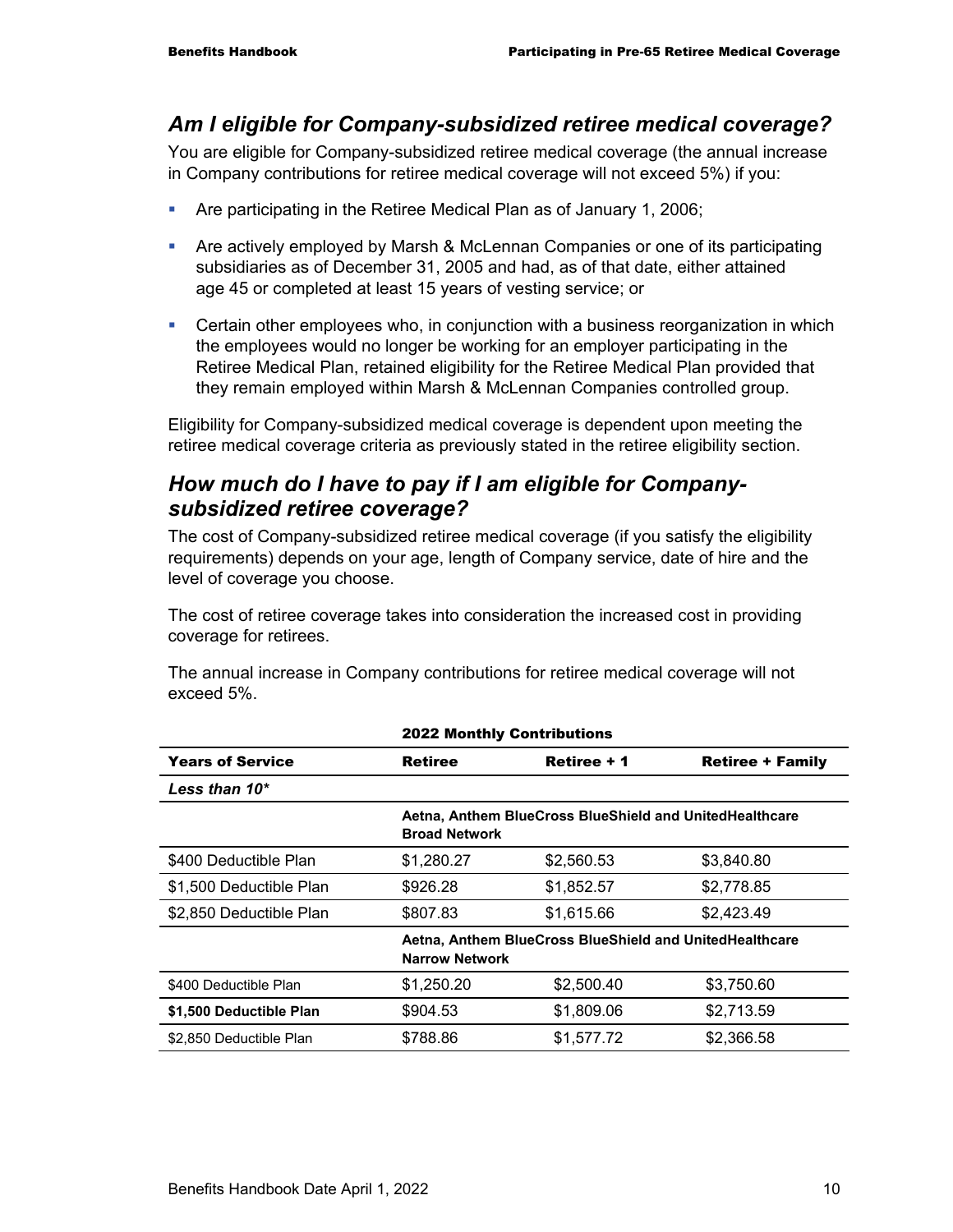|                         |                                     | ZUZZ MONTNIY CONTRIDUTIONS                              |                         |
|-------------------------|-------------------------------------|---------------------------------------------------------|-------------------------|
| <b>Years of Service</b> | <b>Retiree</b>                      | Retiree + 1                                             | <b>Retiree + Family</b> |
|                         | <b>Kaiser</b>                       |                                                         |                         |
| \$400 Deductible Plan   | \$682.34                            | \$1,364.67                                              | \$2,047.02              |
| \$1,500 Deductible Plan | \$517.18                            | \$1,034.37                                              | \$1,551.56              |
| \$2,850 Deductible Plan | \$466.43                            | \$932.86                                                | \$1,399.29              |
|                         | <b>HMSA (Hawaii Residents Only)</b> |                                                         |                         |
| Hawaii PPP              | \$673.86                            | \$1,347.74                                              | \$2,021.26              |
| Hawaii HMO              | \$659.52                            | \$1,319.06                                              | \$1,978.24              |
| $10 - 14$               |                                     |                                                         |                         |
|                         | <b>Broad Network</b>                | Aetna, Anthem BlueCross BlueShield and UnitedHealthcare |                         |
| \$400 Deductible Plan   | \$1,144.82                          | \$2,289.58                                              | \$3,434.40              |
| \$1,500 Deductible Plan | \$824.69                            | \$1,649.37                                              | \$2,474.07              |
| \$2,850 Deductible Plan | \$706.23                            | \$1,412.46                                              | \$2,118.69              |
|                         | <b>Narrow Network</b>               | Aetna, Anthem BlueCross BlueShield and UnitedHealthcare |                         |
| \$400 Deductible Plan   | \$1,114.75                          | \$2,229.45                                              | \$3,344.20              |
| \$1,500 Deductible Plan | \$802.94                            | \$1,605.86                                              | \$2,408.81              |
| \$2,850 Deductible Plan | \$687.26                            | \$1,374.52                                              | \$2,061.78              |
|                         | <b>Kaiser</b>                       |                                                         |                         |
| \$400 Deductible Plan   | \$651.56                            | \$1,303.12                                              | \$1,954.66              |
| \$1,500 Deductible Plan | \$476.64                            | \$953.25                                                | \$1,429.87              |
| \$2,850 Deductible Plan | \$408.23                            | \$816.47                                                | \$1,224.65              |
|                         | <b>HMSA (Hawaii Residents Only)</b> |                                                         |                         |
| Hawaii PPP              | \$602.94                            | \$1,205.93                                              | \$1,808.25              |
| Hawaii HMO              | \$590.70                            | \$1,181.42                                              | \$1,771.76              |
| 15-19                   |                                     |                                                         |                         |
|                         | <b>Broad Network</b>                | Aetna, Anthem BlueCross BlueShield and UnitedHealthcare |                         |
| \$400 Deductible Plan   | \$1,009.36                          | \$2,018.66                                              | \$3,027.99              |
| \$1,500 Deductible Plan | \$723.09                            | \$1,446.18                                              | \$2,169.27              |
| \$2,850 Deductible Plan | \$604.63                            | \$1,209.26                                              | \$1,813.89              |
|                         | <b>Narrow Network</b>               | Aetna, Anthem BlueCross BlueShield and UnitedHealthcare |                         |
| \$400 Deductible Plan   | \$979.29                            | \$1,958.53                                              | \$2,937.79              |
| \$1,500 Deductible Plan | \$701.34                            | \$1,402.67                                              | \$2,104.01              |
| \$2,850 Deductible Plan | \$585.66                            | \$1,171.32                                              | \$1,756.98              |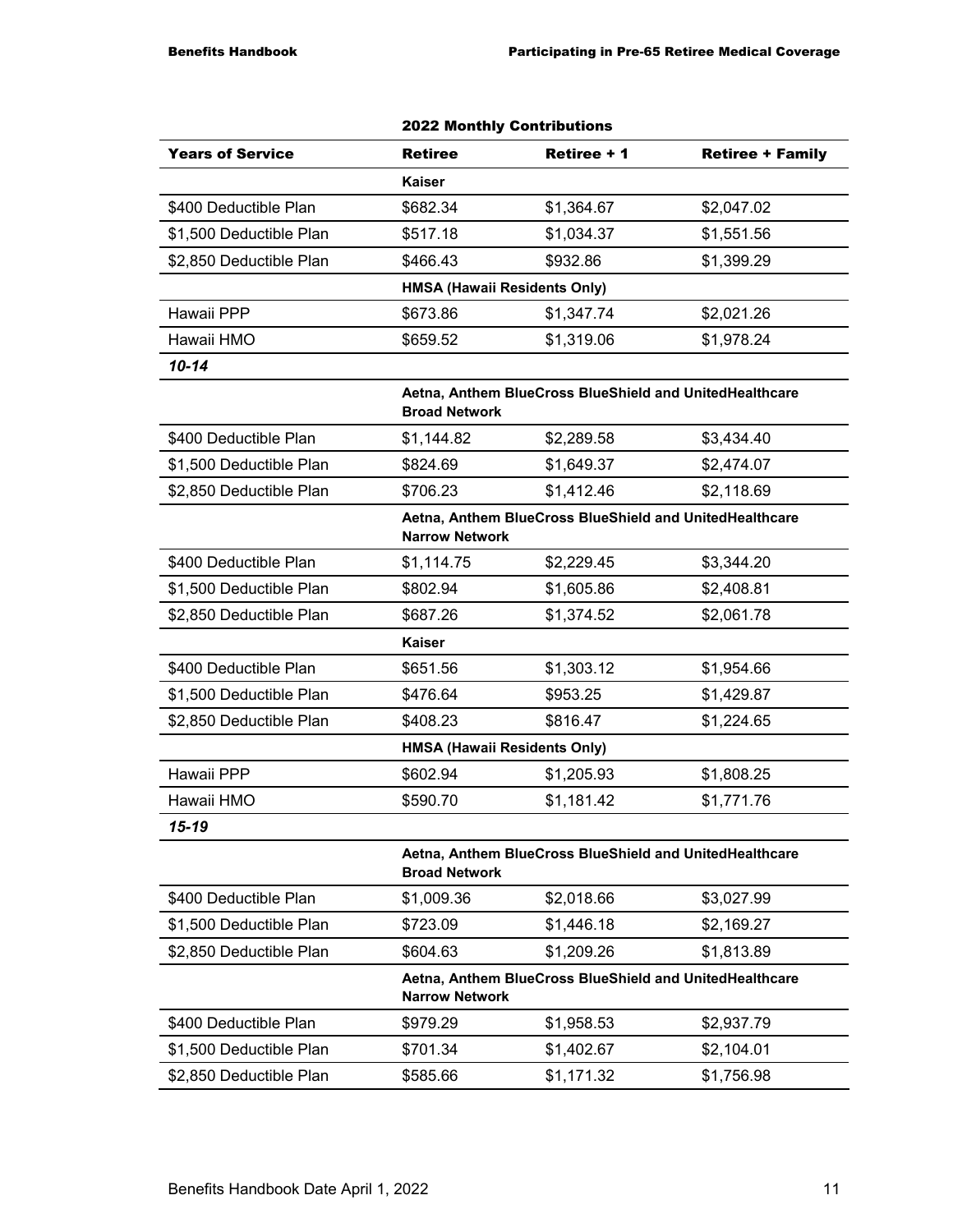|                         |                | <b>2022 Monthly Contributions</b>                                                |                         |  |  |
|-------------------------|----------------|----------------------------------------------------------------------------------|-------------------------|--|--|
| <b>Years of Service</b> | <b>Retiree</b> | Retiree + 1                                                                      | <b>Retiree + Family</b> |  |  |
|                         | Kaiser         |                                                                                  |                         |  |  |
| \$400 Deductible Plan   | \$586.15       | \$1,172.29                                                                       | \$1,758.44              |  |  |
| \$1,500 Deductible Plan | \$411.26       | \$822.53                                                                         | \$1,233.79              |  |  |
| \$2,850 Deductible Plan | \$342.86       | \$685.72                                                                         | \$1,028.58              |  |  |
|                         |                | HMSA (Hawaii Residents Only)                                                     |                         |  |  |
| Hawaii PPP              | \$527.99       | \$1,056.05                                                                       | \$1,583.36              |  |  |
| Hawaii HMO              | \$521.88       | \$1,043.79                                                                       | \$1,565.28              |  |  |
| $20 - 24$               |                |                                                                                  |                         |  |  |
|                         |                | Aetna, Anthem BlueCross BlueShield and UnitedHealthcare<br><b>Broad Network</b>  |                         |  |  |
| \$400 Deductible Plan   | \$873.86       | \$1,747.70                                                                       | \$2,621.57              |  |  |
| \$1,500 Deductible Plan | \$621.47       | \$1,242.96                                                                       | \$1,864.44              |  |  |
| \$2,850 Deductible Plan | \$503.04       | \$1,006.05                                                                       | \$1,509.07              |  |  |
|                         |                | Aetna, Anthem BlueCross BlueShield and UnitedHealthcare<br><b>Narrow Network</b> |                         |  |  |
| \$400 Deductible Plan   | \$843.79       | \$1,687.57                                                                       | \$2,531.37              |  |  |
| \$1,500 Deductible Plan | \$599.72       | \$1,199.45                                                                       | \$1,799.18              |  |  |
| \$2,850 Deductible Plan | \$484.07       | \$968.11                                                                         | \$1,452.16              |  |  |
|                         | <b>Kaiser</b>  |                                                                                  |                         |  |  |
| \$400 Deductible Plan   | \$520.71       | \$1,041.45                                                                       | \$1,562.16              |  |  |
| \$1,500 Deductible Plan | \$345.89       | \$691.79                                                                         | \$1,037.67              |  |  |
| \$2,850 Deductible Plan | \$277.47       | \$554.99                                                                         | \$832.45                |  |  |
|                         |                | HMSA (Hawaii Residents Only)                                                     |                         |  |  |
| Hawaii PPP              | \$453.07       | \$906.13                                                                         | \$1,358.50              |  |  |
| Hawaii HMO              | \$453.07       | \$906.15                                                                         | \$1,358.80              |  |  |
| 25 or More              |                |                                                                                  |                         |  |  |
|                         |                | Aetna, Anthem BlueCross BlueShield and UnitedHealthcare<br><b>Broad Network</b>  |                         |  |  |
| \$400 Deductible Plan   | \$738.40       | \$1,476.78                                                                       | \$2,215.16              |  |  |
| \$1,500 Deductible Plan | \$519.87       | \$1,039.76                                                                       | \$1,559.64              |  |  |
| \$2,850 Deductible Plan | \$401.43       | \$802.83                                                                         | \$1,204.26              |  |  |
|                         |                | Aetna, Anthem BlueCross BlueShield and UnitedHealthcare<br><b>Narrow Network</b> |                         |  |  |
| \$400 Deductible Plan   | \$708.33       | \$1,416.65                                                                       | \$2,124.96              |  |  |
| \$1,500 Deductible Plan | \$498.12       | \$996.25                                                                         | \$1,494.38              |  |  |
| \$2,850 Deductible Plan | \$382.46       | \$764.89                                                                         | \$1,147.35              |  |  |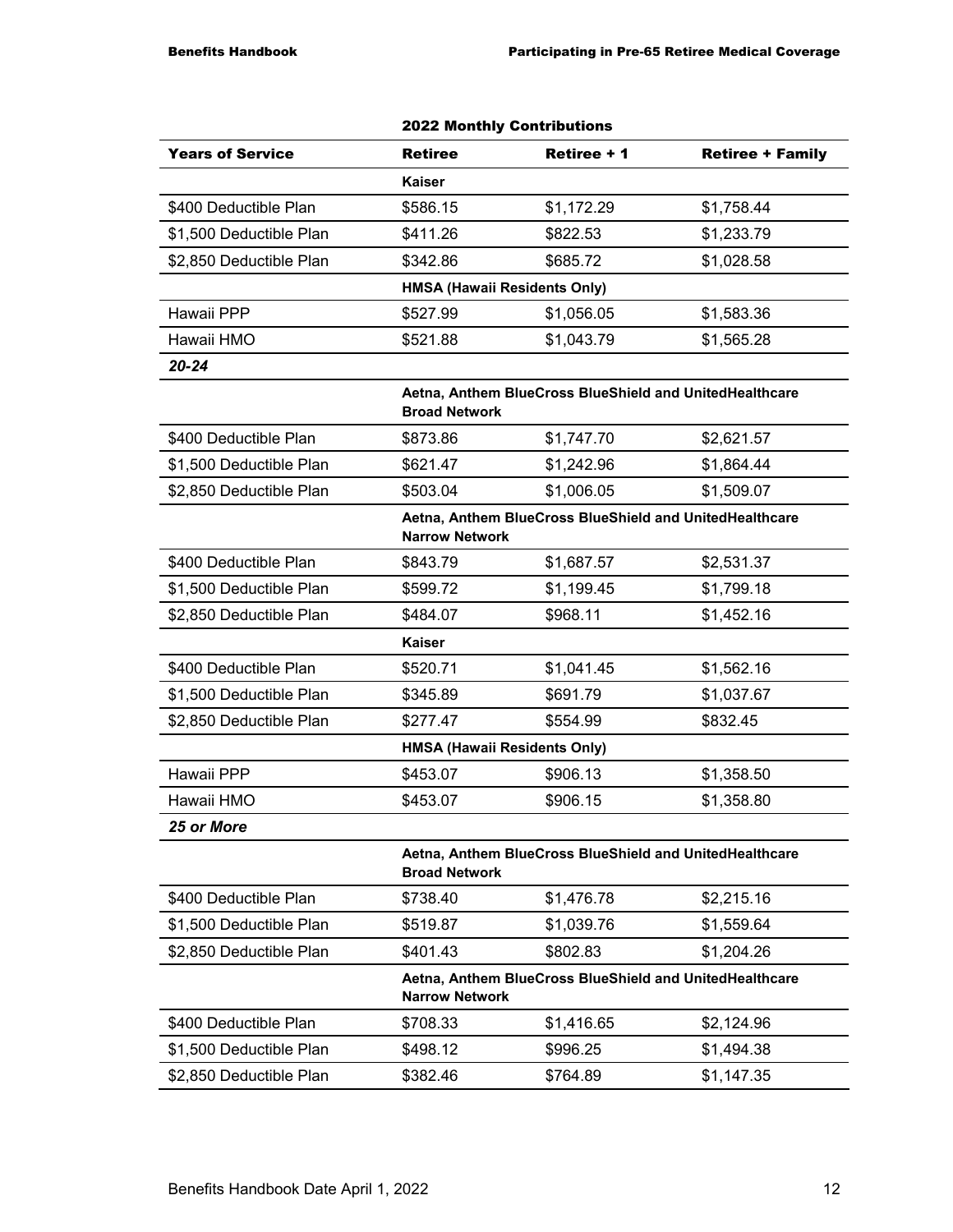| <b>Years of Service</b> | <b>Retiree</b>                      | Retiree + 1 | <b>Retiree + Family</b> |
|-------------------------|-------------------------------------|-------------|-------------------------|
|                         | Kaiser                              |             |                         |
| \$400 Deductible Plan   | \$455.32                            | \$910.61    | \$1,365.94              |
| \$1,500 Deductible Plan | \$280.53                            | \$561.05    | \$841.58                |
| \$2,850 Deductible Plan | \$212.12                            | \$424.03    | \$636.37                |
|                         | <b>HMSA (Hawaii Residents Only)</b> |             |                         |
| Hawaii PPP              | \$378.11                            | \$756.28    | \$1,133.66              |
| Hawaii HMO              | \$384.25                            | \$768.54    | \$1,152.34              |

#### 2022 Monthly Contributions

If you are a former Sedgwick employee who retired prior to July 1, 2001 your contributions are equal to that of a retiree with less than 10 years of service.

#### *How much do I have to pay if I am not eligible for Companysubsidized retiree coverage?*

If you are not eligible for Company-subsidized retiree medical coverage, you pay the full monthly cost for coverage based on the Marsh & McLennan Companies Retiree Medical Plan's group rates.

The cost of unsubsidized retiree medical coverage depends on the level of coverage you choose.

|                         | <b>2022 Monthly Contributions</b>                                                |             |                         |  |
|-------------------------|----------------------------------------------------------------------------------|-------------|-------------------------|--|
|                         | <b>Retiree</b>                                                                   | Retiree + 1 | <b>Retiree + Family</b> |  |
|                         | Aetna, Anthem BlueCross BlueShield and UnitedHealthcare<br><b>Broad Network</b>  |             |                         |  |
| \$400 Deductible Plan   | \$1,280.27                                                                       | \$2,560.53  | \$3,840.80              |  |
| \$1,500 Deductible Plan | \$926.28                                                                         | \$1,852.57  | \$2,778.85              |  |
| \$2,850 Deductible Plan | \$807.83                                                                         | \$1,615.66  | \$2,423.49              |  |
|                         | Aetna, Anthem BlueCross BlueShield and UnitedHealthcare<br><b>Narrow Network</b> |             |                         |  |
| \$400 Deductible Plan   | \$1,250.20                                                                       | \$2,500.40  | \$3,750.60              |  |
| \$1,500 Deductible Plan | \$904.53                                                                         | \$1,809.06  | \$2,713.59              |  |
| \$2,850 Deductible Plan | \$788.86                                                                         | \$1,577.72  | \$2,366.58              |  |
|                         | Kaiser                                                                           |             |                         |  |
| \$400 Deductible Plan   | \$682.34                                                                         | \$1,364.67  | \$2,047.02              |  |
| \$1,500 Deductible Plan | \$517.18                                                                         | \$1,034.37  | \$1,551.56              |  |
| \$2,850 Deductible Plan | \$466.43                                                                         | \$932.86    | \$1,399.26              |  |
|                         | <b>HMSA (Hawaii Residents Only)</b>                                              |             |                         |  |
| Hawaii PPP              | \$673.86                                                                         | \$1,347.74  | \$2,021.26              |  |
| Hawaii HMO              | \$659.52                                                                         | \$1,319.06  | \$1,978.24              |  |